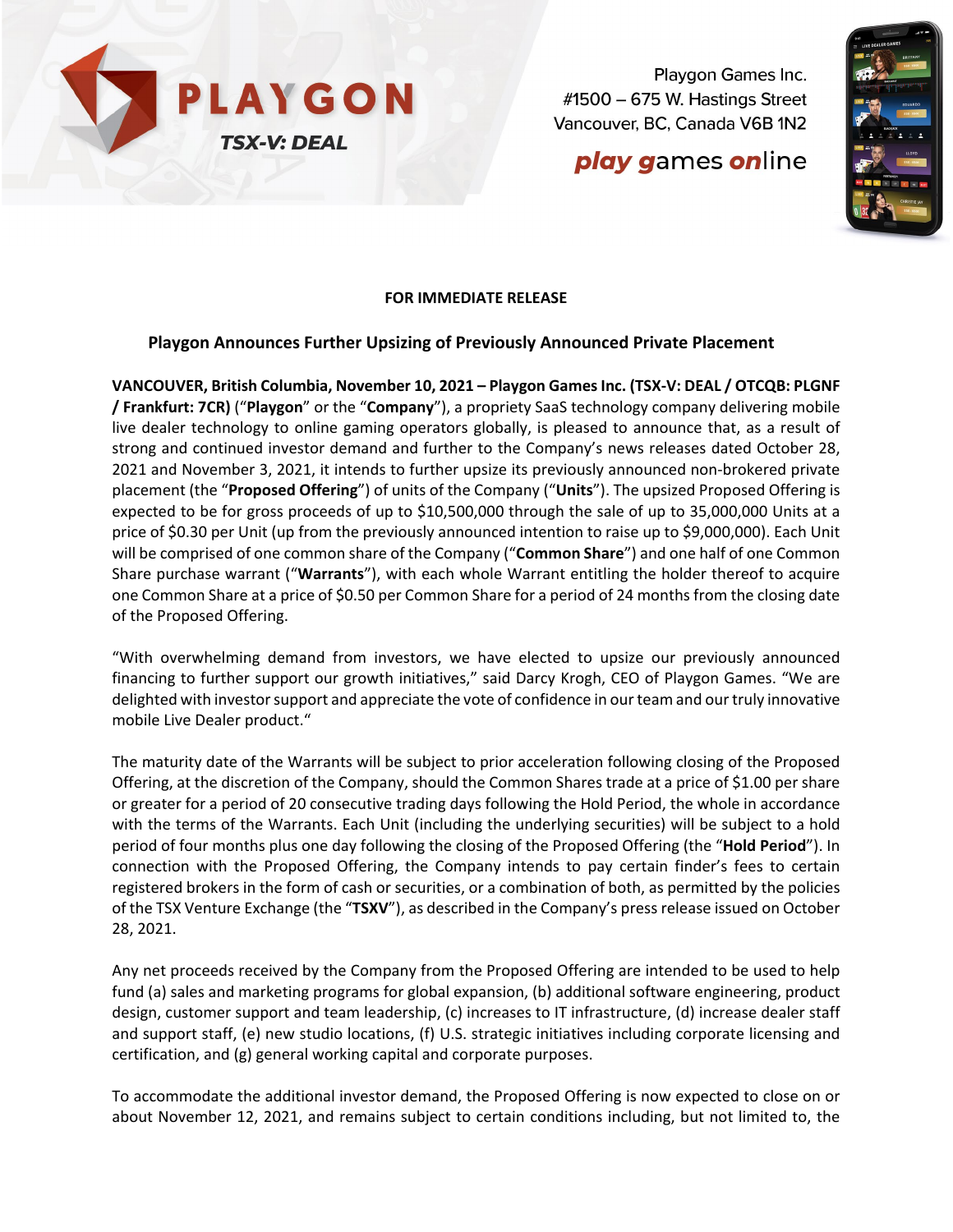

Playgon Games Inc.  $\#1500 - 675$  W. Hastings Street Vancouver, BC, Canada V6B 1N2

## **play games online**



receipt of all necessary approvals, including the approval of the TSXV and other customary closing conditions for transactions of this nature.

The securities have not been, and will not be, registered under the United States Securities Act of 1933, as amended (the "**1933 Act**"), or any state securities laws and may not be offered or sold in the United States or to, or for the account or benefit of, U.S. persons (as defined in Regulation S under the 1933 Act), except pursuant to an exemption from the registration requirements of those laws. This press release shall not constitute an offer to sell or the solicitation of an offer to buy securities in the United States, or for the account or benefit of U.S. persons (as such term is defined in Regulation S under the 1933 Act).

#### **About Playgon Games Inc.**

Playgon is a SaaS technology company focused on developing and licensing digital content for the growing iGaming market. The Company provides a multi-tenant gateway that allows online operators the ability to offer their customers innovative iGaming software solutions. Its current software platform includes Live Dealer Casino, E-Table games and Daily Fantasy Sports, which, through a seamless integration at the operator level, allows customer access without having to share or compromise any sensitive customer data. As a true business-to-business digital content provider, the Company's products are ideal turn-key solutions for online casinos, sportsbook operators, land-based operators, media groups, and big database companies.

For further information, please visit the Company's website at [www.playgon.com.](http://www.playgon.com/)

For further information, contact: Mike Marrandino, Director Tel: (604) 722-5225 Email: mikem@playgon.com

Virtus Advisory Group Tel: (416)-644-5081 Email: info@virtusadvisory.com

Corporate Communications: InvestorBrandNetwork (IBN) Los Angeles, California www.InvestorBrandNetwork.com 310.299.1717 Office Editor@InvestorBrandNetwork.com